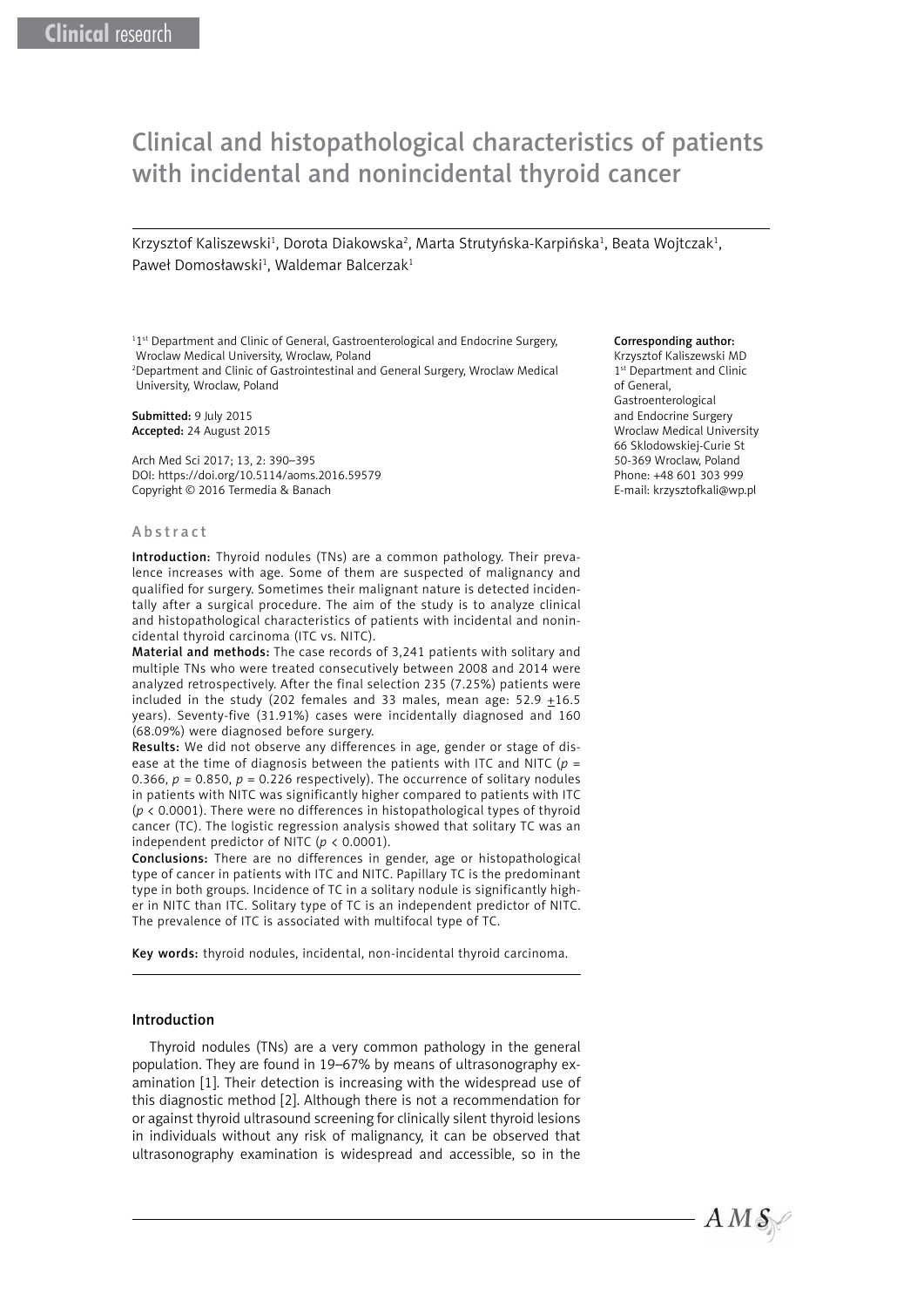majority of asymptomatic individuals TNs are diagnosed [3, 4]. Anil *et al.* [5] noticed the phenomenon that replacing palpating examination with an ultrasonography probe in elderly patients would result in "an epidemic" of TNs.

No imaging modality can accurately predict the nature of every nodule, and none of the ultrasonography characteristics have 100% accuracy in detecting or excluding thyroid cancer (TC) [6]. The discovery of the nodule leads to the next step of tumor evaluation and thyroid stimulating hormone (TSH) measurement is recommended. If TSH levels are not suppressed, then fine needle aspiration biopsy (FNAB) is performed. It has been claimed that the increasing use of FNAB with high-resolution ultrasonography makes thyroid malignancy diagnosis more frequent and at an earlier stage of disease [7]. Papini *et al.* suggest [8] that this is one reason why in the last decade we can observe smaller sizes of newly diagnosed TCs [8]. Some authors suggest that the risk of malignancy in patients with multinodular goiter is very high and unsuccessful, inconclusive or suspicious results of FNAB mandate further investigation [9]. For example, Campbell *et al.* [10] state that the incidence of TC in patients with multinodular goiter and the "negative" result of FNAB (without suspicion of malignancy) is significant [10]. The same authors suggest that all "negative" specimens obtained from the FNAB procedure in patients with multinodular goiter should be reviewed by an experienced cytopathologist to reduce the risk of undetected TC.

During the last 20 years in Poland a significant increase in the number of new cases of TC has been observed. In 2010 we recorded 2192 new cases of TC [11]. Especially, a lot of small TCs, known as microcarcinomas, are diagnosed after surgery performed for benign thyroid pathology. Such tumors are called incidental thyroid cancers (ITCs), and if they are smaller than or equal to 1 cm they are called incidental microcarcinomas [12]. Many authors agree that smaller TCs have a better prognosis than larger ones [13], but it must be remembered that some very small TCs, even less than 1 cm in diameter, have an unfavorable prognosis [14]. Some authors call these very aggressive tumors "real thyroid carcinoma" [15, 16].

Many patients are qualified for surgery due to solitary or multiple thyroid nodules with or without suspicion of malignancy. The incidence of carcinoma in TNs is approximately estimated as 9.2–13% [8, 17, 18]. Some authors suggest that the presence of multifocal nodules decreases the possibility of incidence of TC [19]. In multinodular goiter the most suspicious nodules for TC are those with high-risk sonographic features, and for that reason they should be aspirated [1]. Others say that the prevalence of TC in patients with nonpalpable or incidentally diagnosed as TNs is the same as in those with palpable tumors [8, 18, 20]. On the other hand, when we compare the prevalence of TNs and the prevalence of ITC, we can describe this malignancy as a rare occurrence [5].

The most common type of this malignancy is papillary carcinoma, which accounts for about 85– 90% of all TCs [21]. Papillary TC has a good prognosis and its mortality rate is less than 10% [22]. Other types include follicular, medullary and anaplastic cancers. The mortality and morbidity rates of papillary TC are low compared to other cancers, but they increase with age and stage of the disease at the time of the diagnosis [23]. There is a debate regarding the clinical significance of small thyroid carcinomas, and most authors suggest that they represent a subclinical disease with no mortality or morbidity and propose a conservative approach such as follow-up and not surgery [24].

Because of the fact that in the very near future we may observe high prevalence of ITC, it seems very important and useful to establish whether there are any clinical and histopathological differences in patients with ITC and nonincidental thyroid carcinoma (NITC).

To evaluate this issue we analyzed retrospectively the medical documentation of patients with ITC and NITC.

#### Material and methods

The case records of 3,241 patients with solitary and multiple TNs, who were treated consecutively between January 2008 and December 2014 at the Department and Clinic of General, Gastroenterological and Endocrine Surgery of Wroclaw Medical University, were analyzed retrospectively. After the final selection, 235 (7.25%) patients were included in the study. There were 202 females and 33 males, with a mean age of 52.9  $\pm$ 16.5 years. In this TC group 75 (31.91%) patients had ITC and 160 (68.09%) had NITC. We analyzed and compared the clinical and histopathological characteristics of patients with ITC and NITC. All patients lived before the operation in geographical areas that were iodine sufficient. All patients included in the study had FNAB performed before surgery. All cytological and next histopathological specimens were reviewed by an experienced pathologist, and final diagnoses were graded according to the World Health Organization thyroid malignancy classification.

#### Statistical analysis

The numbers and percentages were calculated for qualitative variables, and the means and standard deviations were calculated for quantitative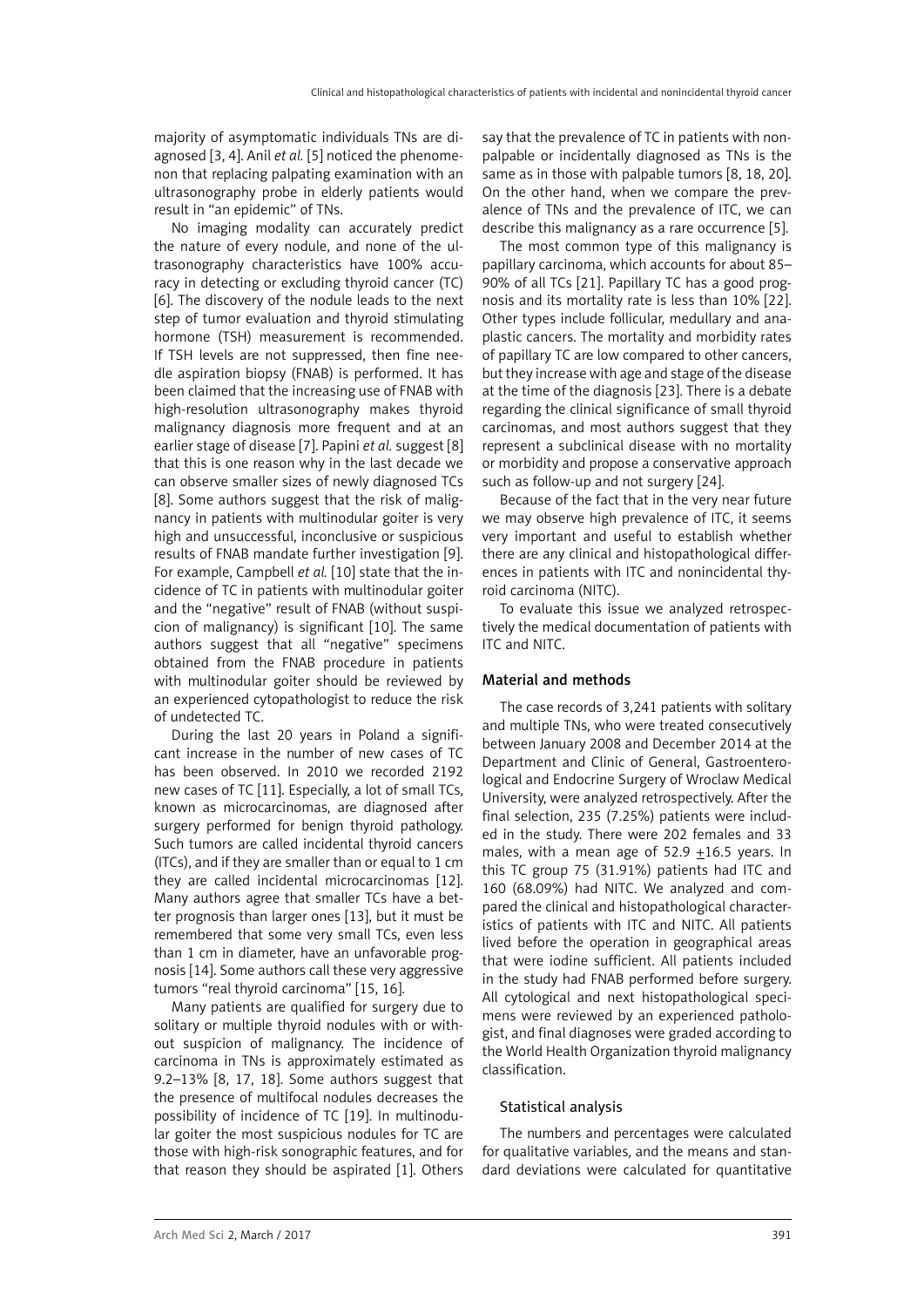variables. Where appropriate, groups comparisons were analyzed using the  $\chi^2$  test and Student's *t*-test.

The logistic regression analysis was used for the determination of independent predictors of NITC for solitary TNs, multifocal TNs, female gender and age below 45 years. Odds ratios and 95% coefficient intervals (95% CIs) were calculated.

All values of *p* < 0.05 were considered statistically significant. The statistical analyses were performed using Statistica 10.0 software (StatSoft Inc., Tulsa, OK, USA).

## Results

Among 3,241 patients operated on for thyroid nodules, 160 (4.94%) had TC diagnosed before surgery (NITC group) and 75 (2.31%) had TC diagnosed by postoperative histopathological examination (ITC group). Among 235 TC subjects, the rate of NITC patients (68.1%) was twice as high as the number of patients with ITC (31.9%).

Demographic and clinicopathological characteristics of patients with ITC and NITC are demonstrated in Table I. Incidental thyroid cancers and NITC groups were similar in terms of gender, age and histological type of cancer. Papillary TC was predominant, and it was diagnosed in 84.8% of patients with NITC and in 82.7% of patients with ITC. Incidence of solitary nodules in patients with NITC was significantly higher in comparison to ITC patients (*p* < 0.0001). The number of radical procedures (total thyroidectomy) performed in the group of patients with NITC was significantly higher than in the ITC group ( $p < 0.0001$ ), so the number of required reoperations in the ITC group was significantly higher than in the NITC group (*p* < 0.0001).

There were no differences between study groups in terms of stage of disease and primary tumor progression ( $p > 0.05$ ). Exclusion of metastases to lymph nodes and other organs was mainly demonstrated in patients with NITC (*p* < 0.0001). The pathological N parameter has not been determined in over 90% of patients with ITC. Therefore, the interpretation of results presented in Table I is uncertain.

Logistic regression analysis was used to determine which demographic and clinical parameters may be associated with TC diagnosis before surgical treatment. The results confirmed that solitary type of TC was an independent predictor of NITC, and that prevalence of ITC is connected with type of multifocal TC ( $p < 0.0001$  for both, Table II).

# **Discussion**

Since 1980, when ultrasonography examination and ultrasound guided FNAB (UG-FNAB) were widely introduced to clinical evaluation of thyroid pathology, a progressive increase in the prevalence of ITC has been observed [25]. Some authors estimated ultrasound features of increased malignancy risk of thyroid nodules, such as microcalcifications, low echogenicity of lesions or predominance of the anterior-posterior dimension over the lateral dimension of lesions [1, 4, 26, 27]. In the opinion of many authors, large nodules or dominant ones have higher risk for malignancy than small lesions, but it is not the rule. Some, very small nodules might turn out to be microcarcinomas and be discovered after surgery as ITC. Pelizzo *et al.* [28] noted that the prevalence of carcinoma less than or equal to 5 mm compared with those measuring 6–10 mm increased in the period between 1990 and 2001. The same situation might exist in the remaining TCs, larger than 1 cm in diameter. The majority of them are diagnosed as ITC, so some authors try to estimate the clinical factors of high risk for malignancy of TNs [1, 4, 29, 30]. The most often analyzed are age, gender, type of thyroid nodule (solitary or multiple), enlarged lymph nodes and diameter of the tumor. If there are any suspicions of malignancy in some nodules (lymph node involvement, ultrasound features of increased malignancy risk or high blood level of calcitonin), each of them should be further evaluated and UG-FNAB should be performed [1, 4, 29].

In our study we analyzed retrospectively 3,241 patients surgically treated due to TNs. Among them we identified 235 (7.25%) cases with TC. The prevalence of ITC was lower than that observed in some other studies [31], and in our study it was estimated at 2.3%. These differences probably are due to different geographical regions, populations, ultrasound examination accuracy and reliability of FNAB. ITCs are in the great majority papillary type, and a lot of them are less than 1 cm in diameter. In our study in the group of patients with ITC papillary type occurred in 62 (82.7%) patients, and in the group with NITC this type occurred in 134 (84.8%) cases. We also did not observe a statistically significant difference in tumor size of ITC and NITC. In the ITC group the majority of nodules were below stage pT1b (according to AJCC/ UICC 2010  $7<sup>th</sup>$  Edition) (51; 70.8%), and in the NITC group there were 103 (65.0%) such nodules (*p* > 0.05). Most ITCs are diagnosed after surgery due to multinodular goiter, fewer due to other benign thyroid pathologies. In our study we found that solitary TN is an independent predictor of TC presence, so this characteristic was observed more often in patients with NITC compared to patients with ITC (85% vs. 38.7% respectively, *p* < 0.0001).

Some authors suggest that small ITCs have benign behavior and will never spread to the regional or distant lymph nodes or organs [32]. In contrast, others have described very small TCs,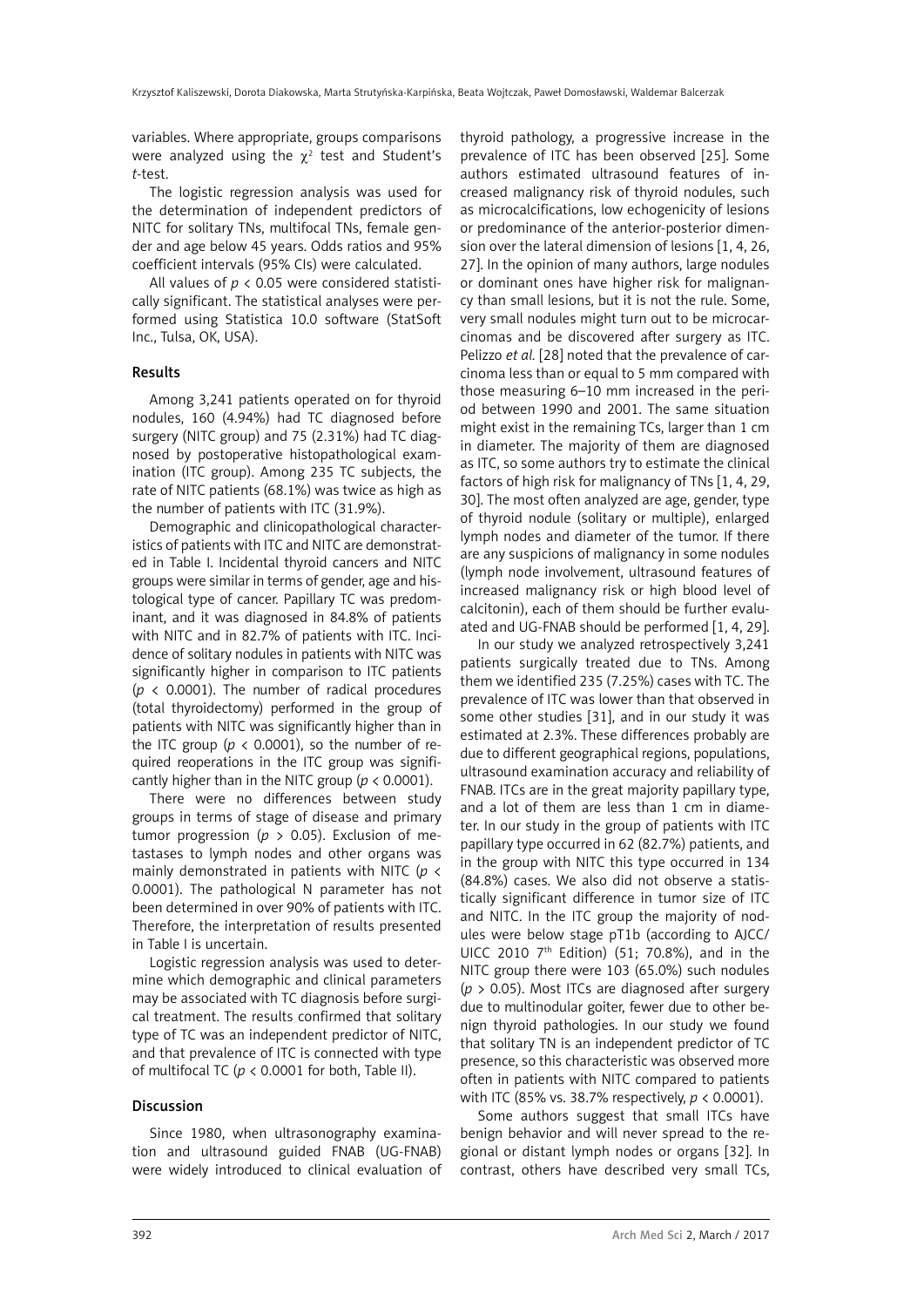| Parameter                | Incidental TC<br>$(n = 75)$ | Nonincidental TC<br>$(n = 160)$ | $\chi^2$ test | P-value  |
|--------------------------|-----------------------------|---------------------------------|---------------|----------|
| Age:                     |                             |                                 | 0.82          | 0.366    |
| < 45                     | 20(26.7)                    | 52 (32.5)                       |               |          |
| $\geq 45$                | 55 (73.3)                   | 108 (67.5)                      |               |          |
| Gender:                  |                             |                                 | 0.04          | 0.850    |
| Female                   | 64 (85.3)                   | 138 (86.2)                      |               |          |
| Male                     | 11(14.7)                    | 22(13.8)                        |               |          |
| Type of thyroid nodules: |                             |                                 | 52.41         | < 0.0001 |
| Solitary                 | 29 (38.7)                   | 136 (85)                        |               |          |
| Multifocal               | 46(61.3)                    | 24(15)                          |               |          |
| Type of resection:       |                             |                                 | 92.91         | < 0.0001 |
| Radical                  | 16 (21.3)                   | 137 (85.6)                      |               |          |
| No radical               | 59 (78.7)                   | 23 (14.4)                       |               |          |
| Reoperation needed:      |                             |                                 | 113.02        | < 0.0001 |
| No                       | 17 (22.7)                   | 146 (91.3)                      |               |          |
| Yes                      | 58 (77.3)                   | 14(8.7)                         |               |          |
| Type of cancer:          |                             |                                 | 1.719         | 0.787    |
| Papillary                | 62 (82.7)                   | 134 (84.8)                      |               |          |
| Follicular               | 8(10.7)                     | 10(6.3)                         |               |          |
| Medullary                | 2(2.7)                      | 5(3.2)                          |               |          |
| Undifferentiated         | 2(2.7)                      | 7(4.4)                          |               |          |
| Sarcoma                  | 1(1.3)                      | 2(1.3)                          |               |          |
| pTNM stage:              |                             |                                 | 4.34          | 0.226    |
| L                        | 53 (70.7)                   | 107 (66.9)                      |               |          |
| Ш                        | 14 (18.7)                   | 22 (13.8)                       |               |          |
| Ш                        | 6(6.7)                      | 12(7.5)                         |               |          |
| IV                       | 3(4.0)                      | 19 (11.9)                       |               |          |
| pT:                      |                             |                                 | 8.70          | 0.121    |
| pT1a                     | 36 (50)                     | 60 (38.0)                       |               |          |
| pT1b                     | 15 (20.8)                   | 43 (27.0)                       |               |          |
| pT <sub>2</sub>          | 11(15.3)                    | 24 (15.2)                       |               |          |
| pT3                      | 7(9.7)                      | 10(6.3)                         |               |          |
| pT4a                     | 0(0.0)                      | 11(7.0)                         |               |          |
| pT4b                     | 3(4.2)                      | 10(6.3)                         |               |          |
| pN:                      |                             |                                 | 140.04        | < 0.0001 |
| pN0                      | 4(5.3)                      | 106 (66.3)                      |               |          |
| pN1a                     | 1(1.3)                      | 23 (14.4)                       |               |          |
| pN1b                     | 1(1.3)                      | 12(7.5)                         |               |          |
| pNx                      | 69 (92.0)                   | 19 (11.9)                       |               |          |
| pM:                      |                             |                                 | 144.03        | < 0.0001 |
| pM0                      | 5(6.7)                      | 136 (85.0)                      |               |          |
| pM1                      | 0(0.0)                      | 5(3.1)                          |               |          |
| pMx                      | 70 (93.3)                   | 19 (11.9)                       |               |          |

Table I. Demographic and clinicopathological characteristics of patients with incidental and nonincidental thyroid cancer (TC). Descriptive data are presented as number (percent)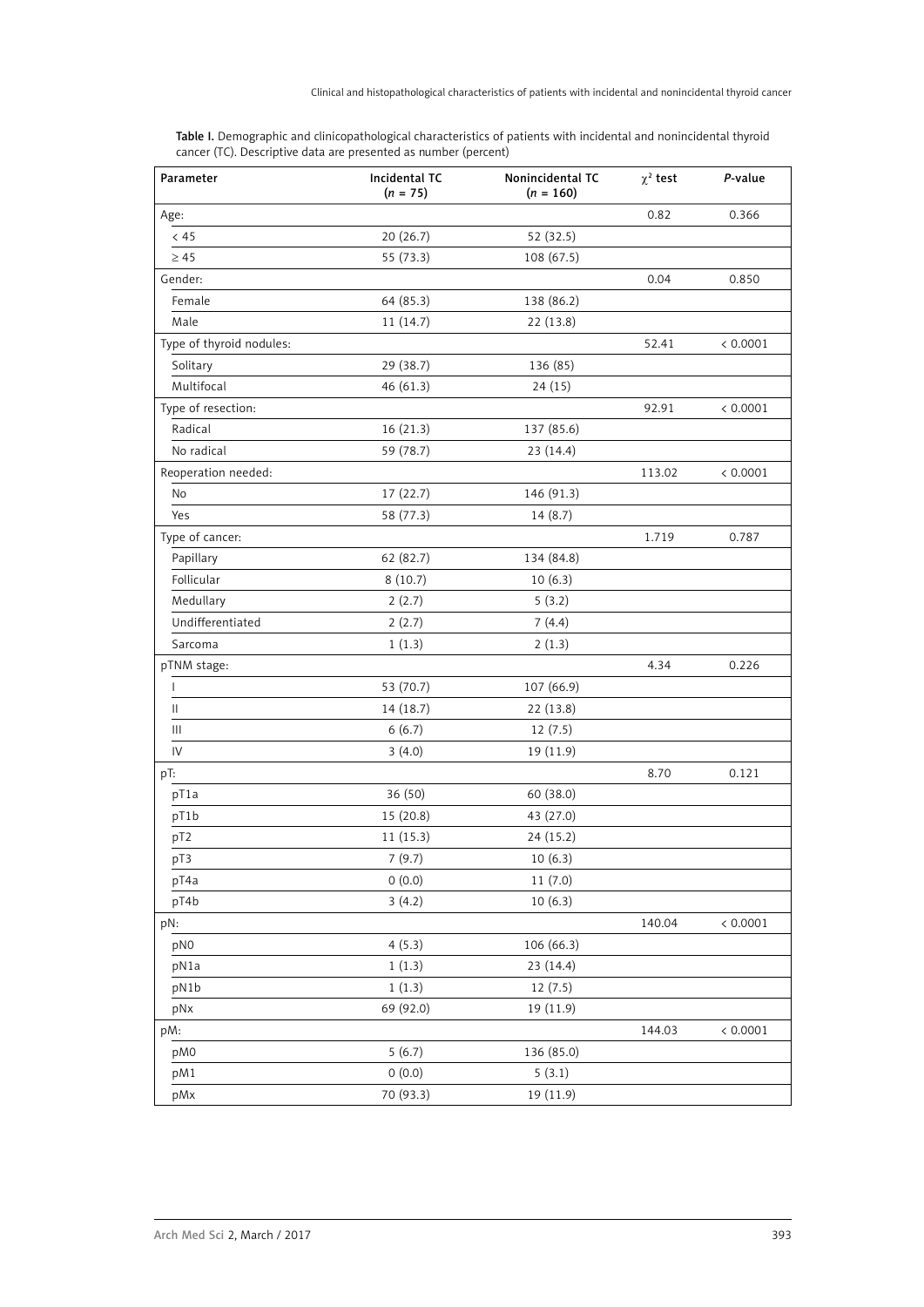| Variables                               | OR      | 95% CL          | Wald test | P-value        |
|-----------------------------------------|---------|-----------------|-----------|----------------|
| Type of thyroid nodules: for solitary   | 8.88    | $4.63 - 17.02$  | 43.65     | $\leq 0.0001*$ |
| Type of thyroid nodules: for multifocal | $-2.22$ | $-2.87-(-1.58)$ | 45.91     | $< 0.0001*$    |
| Gender: for female                      | 0.94    | $0.37 - 2.37$   | 0.02      | 0.895          |
| Age: for $\lt$ 45 years                 | 1.60    | $0.77 - 3.33$   | 1.60      | 0.206          |

Table II. Logistic regression model assessing independent predictors of thyroid cancer (TC) presence (NITC/ITC, 1/0). Total:  $\chi^2$  = 53.28, *p* < 0.0001

*NITC – non-incidental thyroid cancer, ITC – incidental thyroid cancer, \*statistically significant.*

less than 1 cm in diameter, that gave local lymph node and distant metastases at the time of diagnosis [25, 33, 34]. In our study the prevalence of lymph node involvement was significantly higher in the group of patients with NITC compared to the group with ITC ( $p < 0.0001$ ).

Pellegriti *et al.* [21] emphasize that some ITCs and NITCs have clinical and histopathological characteristics which determine poor prognosis. The most important are age of the patient at the time of TC diagnosis, nodule size, lymph node involvement and the presence of distant metastases. The nodule size in ITC is a very important prognostic factor. A lot of studies report low cancer recurrence rates in patients with low histopathological degree, especially less than pT1b [28, 33, 35–37]. Of course, there are some others who do not confirm this observation [21, 25]. Disease-related mortality has been observed very rarely [25, 35]. Multifocality and dimensions of ITC are also very important information, because according to them, further evaluation is planned.

In our study we noted that multifocality was observed more often in patients with ITC than in patients with NITC (61.3% vs. 15%). We did not observe significant differences in age, gender or stage of disease at the time of diagnosis between groups. Some authors emphasize a very important aspect of multifocality of ITC [33, 34]. They suggest that this specific feature may be connected with aggressiveness of this tumor. However, others have demonstrated that various intrathyroidal carcinoma foci had different RET/PTC gene rearrangements and independent clonal origins. It rather suggests that they arise as distinct tumors [38]. Some authors confirm our results and report higher prevalence of multifocality (32–40%) in ITCs [21, 25].

In our study the prevalence of NITC was two times higher than ITC (31.91% vs. 68.09%). In the opinion of some researchers, this situation is caused by the phenomenon of overdiagnosis of TC [39]. They noted that TC fulfills all criteria for overdiagnosis, but they also added that this is supported by the geographical region where the analyzed population lives.

It is still a matter of debate what surgical procedure is sufficient for ITC. Ito *et al.* [32] reported their own 3.8-year observation period of the non-oper-

ated patients with proven papillary thyroid carcinoma at a stage below pT1b. During this period they did not develop any sign of progression. In our study papillary type was dominant in patients with ITC (82.7%). Some authors suggest that surgery extension is not crucial in patients with a tumor at a stage below pT1b [32]. Other researchers propose partial thyroidectomy as a sufficient surgical procedure in cases of ITC but with a tumor at a stage below pT1b [37]. Others say that total or near total thyroidectomy in patients with ITC should be performed [21, 25, 28]. In our study in the group of patients with ITC we performed 16 (21.3%) radical (total thyroidectomy) and 59 (78.7%) non-radical procedures (subtotal thyroidectomy). After histopathological examination 58 (77.3%) individuals with ITC needed reoperation due to an insufficient primary procedure. Therefore some authors suggest that total thyroidectomy may be considered as the treatment of choice for both malignant and benign thyroid disease [40]. They add that total thyroidectomy eliminates the risk of completion thyroidectomy for ITC.

In conclusion, there are no differences in gender, age or histopathological type of cancer in patients with ITC and NITC. Papillary TC is the predominant type in patients with ITC and NITC. Incidence of TC in a solitary nodule is significantly higher in patients with NITC compared to ITC. Solitary type of TC is an independent predictor of NITC. The prevalence of ITC is associated with multifocal type of TC.

### Conflict of interest

The authors declare no conflict of interest.

References

- 1. Cooper DS, Doherty GM, Haugen BR, et al. Revised American Thyroid Association management guidelines for patients with thyroid nodules and differentiated thyroid cancer. Thyroid 2009; 19: 1167-214.
- 2. Remonti LR, Kramer CK, Leitao CB, Pinto LC, Gross JL. Thyroid ultrasound features and risk of carcinoma: a systematic review and meta-analysis of observational studies. Thyroid 2015; 25: 538-50.
- 3. Yuen YH, Tong CLS, Ahuja AT. Sonography of the normal thyroid. In: Ultrasound of the thyroid and parathyroid glands. Sofferman RA, Ahuja AT (eds.). Springer, New York 2012; 41-60.